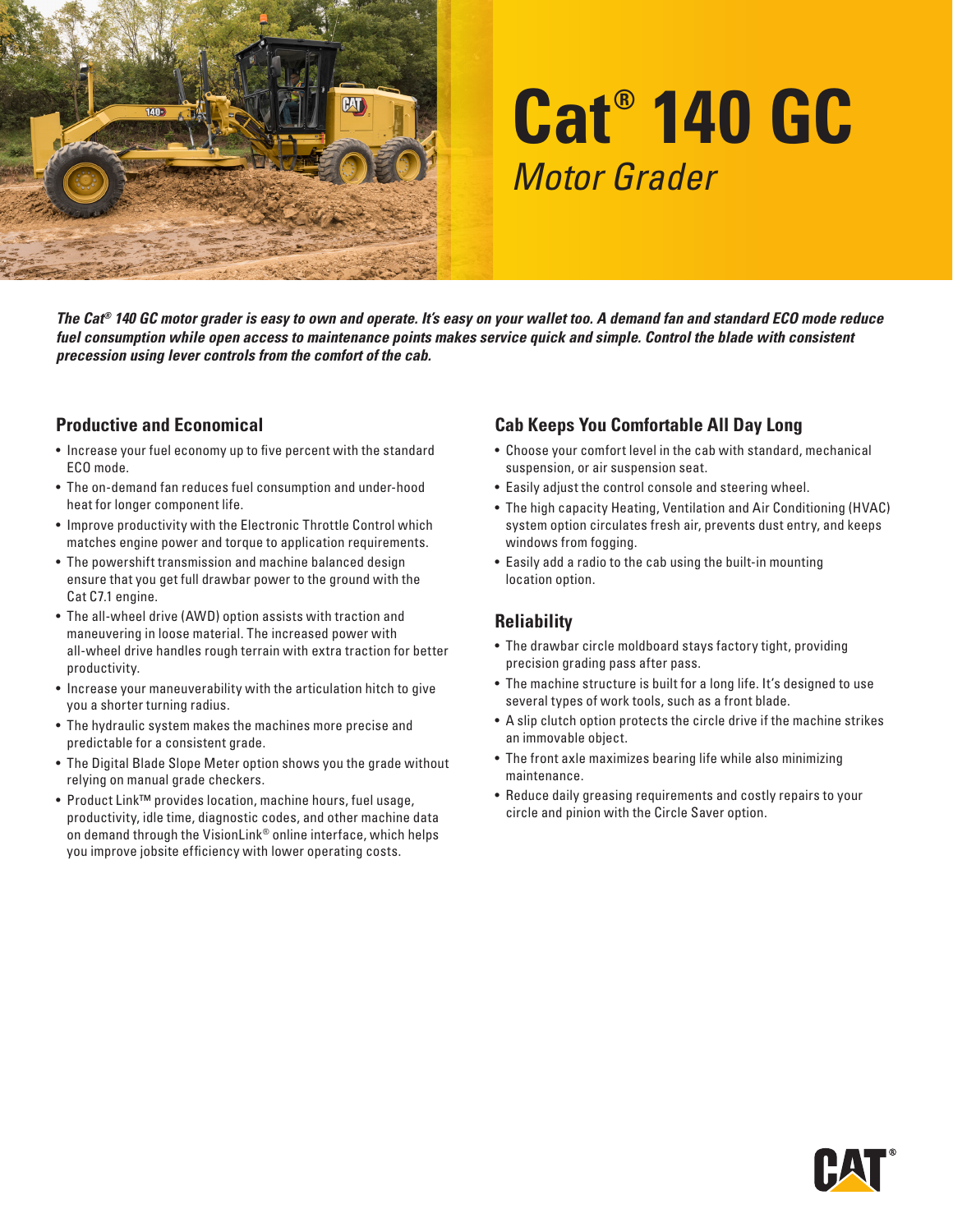## **Safety**

- See what's behind you with the rear camera option. The dedicated display can always be on to ensure a safe work environment.
- The heated lens keeps the rearview camera clear in cold and wet conditions.
- In the event of an engine stall, count on the secondary steering system option to help stop the machine safely.
- Use three points of contact when entering and exiting the machine with strategically placed walkways and grab rails.
- Ground level engine shut-off switch stops all fuel to the engine when activated and shuts down the machine.
- See the rear of your machine with side and rearview mirrors.
- Work past sundown using the strategically placed lights for night time visibility.
- Keep your work site safer with Cat Grade with Digital Blade Slope Meter to reduce the need for manual grade checking with working machines.

#### **Maintenance**

- Filters, such as fuel, engine air, and oil, are grouped together for easy access and preventative maintenance.
- The standard drawbar circle moldboard increases durability using hardened circle teeth and replaceable wear inserts to help sustain factory tightness.
- Hydraulic brakes are well oiled to keep them maintenance free.
- The standard bottom guard shields the transmission and filter. Optional guarding protects your machine from damage in demanding applications.
- Remote Services connects you to a dealer service pro to help solve your problem and quickly get you to work. Remote Services works around your schedule to ensure your machine's software is up to date for optimal performance.
- S•O•S<sup>SM</sup> ports are available for simplifying maintenance and allowing for quick, easy extraction of fluid samples for analysis.

### **Versatility**

- Improve the performance and efficiency of your machine with the counterweight or push block option.
- Ripper and scarifier options are available to assist with grading hard ground.
- The front lift group option is ready for attachments like the straight or angle front blade.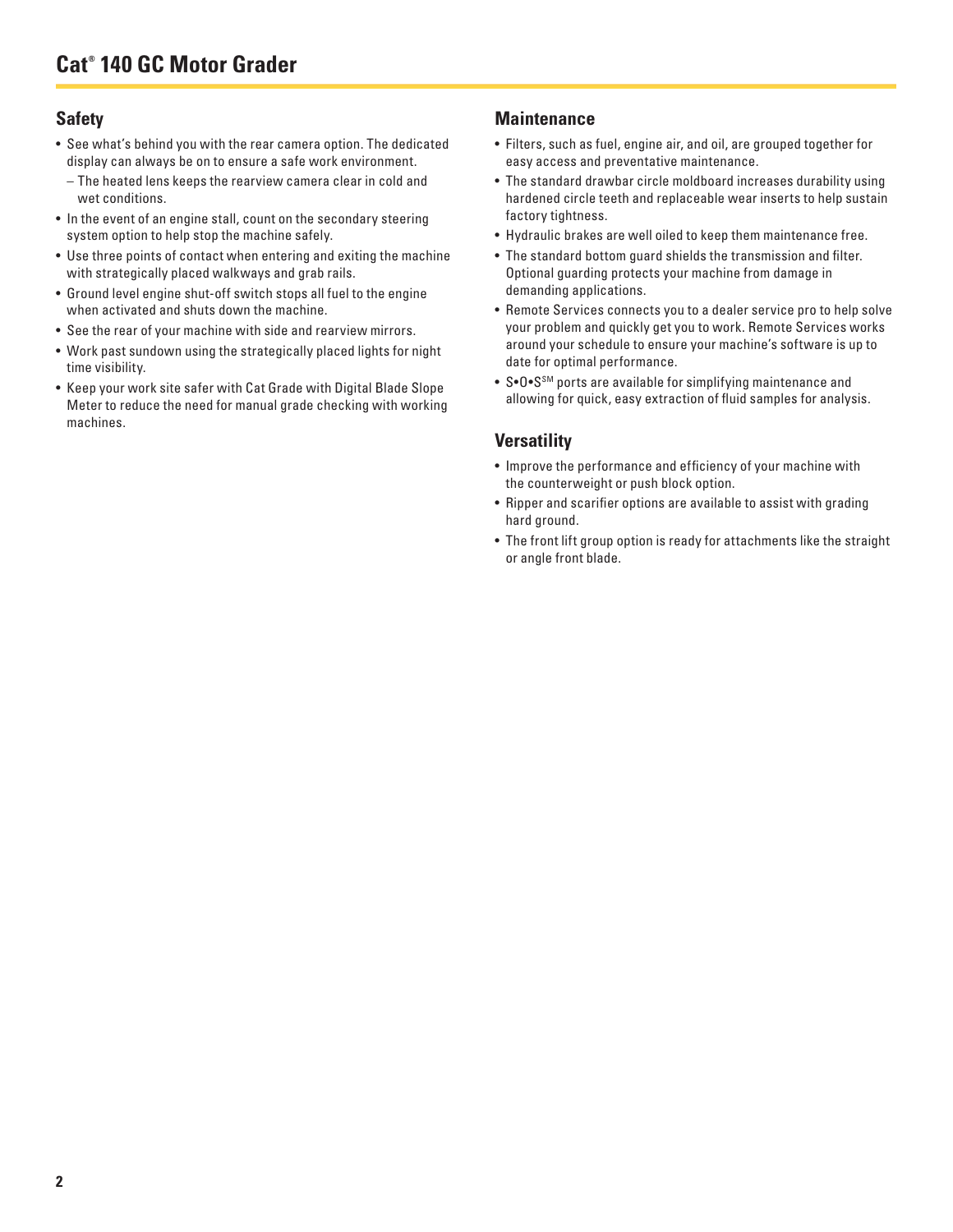# **Standard and Optional Equipment**

Standard and optional equipment may vary. Consult your Cat dealer for details.

|                                      | <b>Standard</b> | <b>Optional</b> |
|--------------------------------------|-----------------|-----------------|
| <b>CAB</b>                           |                 |                 |
| <b>Standard Seat</b>                 | ✓               |                 |
| <b>Mechanical Suspension Seat</b>    |                 | ✓               |
| Air Suspension Seat                  |                 |                 |
| <b>Steering Wheel/Lever Controls</b> | ✓               |                 |
| ROPS/FOPS                            |                 | ✓               |
| <b>Heating/Cooling Cab System</b>    |                 |                 |
| <b>Rear Wiper</b>                    |                 |                 |
| Base Cab                             | ✓               |                 |
| Canopy                               |                 | ✓               |
| Cab Plus                             |                 |                 |
| <b>Information Display Screen</b>    | ✓               |                 |
| Halogen Lighting                     |                 |                 |
| <b>Entertainment Radio Ready</b>     |                 |                 |
| <b>Rear Window Screen</b>            |                 | ✓               |
| <b>Front Wipers</b>                  |                 |                 |
| Digital Blade Slope Meter            |                 |                 |
| Product Link                         | ✓               |                 |
| <b>ENGINE</b>                        |                 |                 |
| Cat C7.1                             |                 |                 |
| ECO Mode                             |                 |                 |
| No-Spin Differential                 |                 |                 |
| On-Demand Fan                        | $\checkmark$    |                 |
| <b>All-Wheel Drive</b>               |                 |                 |

|                                  | <b>Standard</b> | <b>Optional</b> |
|----------------------------------|-----------------|-----------------|
| <b>DRAWBAR CIRCLE MOLDBOARD</b>  |                 |                 |
| Standard                         | ✓               |                 |
| Circle Drive Slip Clutch         |                 | ✓               |
| Circle Saver                     |                 |                 |
| <b>SAFETY</b>                    |                 |                 |
| <b>Parking Brake</b>             | ✓               |                 |
| Signaling/Warning Horn           |                 |                 |
| <b>Rearview Mirror</b>           |                 |                 |
| Rearview Camera                  |                 | ✓               |
| <b>Hydraulic Brakes</b>          | ✓               |                 |
| <b>Secondary Steering System</b> |                 |                 |
| Side View Mirrors                | ✓               |                 |
| Grab Rails                       |                 |                 |
| Walkways                         |                 | $\checkmark$    |
| <b>VERSATILITY</b>               |                 |                 |
| Counterweight                    |                 | ✓               |
| Push Block                       |                 |                 |
| Ripper                           |                 |                 |
| Scarifier                        |                 | ✓               |
| <b>Front Lift Group</b>          |                 |                 |
| <b>Front Blade</b>               |                 |                 |

*Not all features are available in all regions. Please check with your local Cat dealer for specific offering availability in your area. For additional information, refer to the Technical Specifications brochure available at www.cat.com or your Cat dealer.*